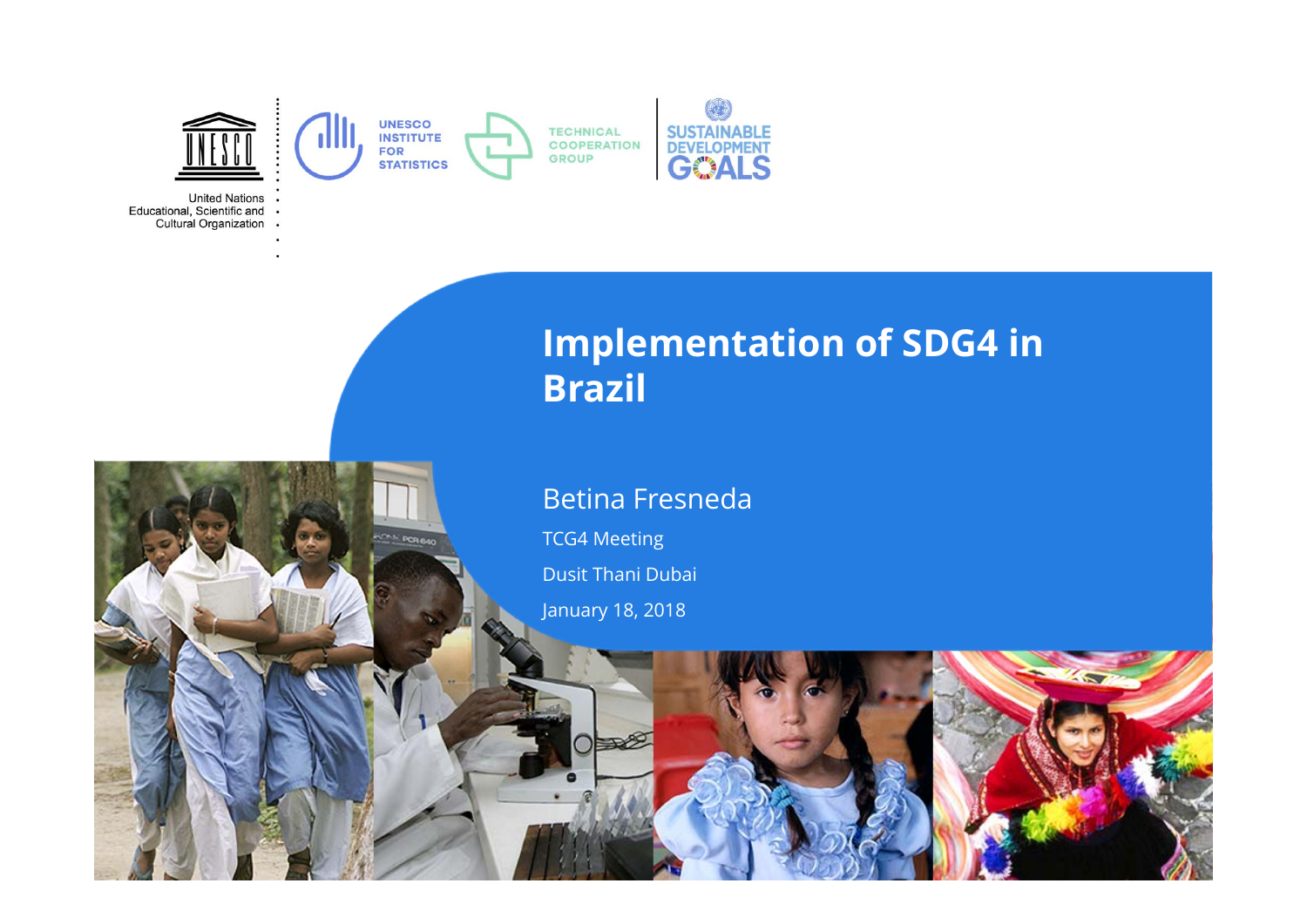## **Previous actions**

- $\triangleright$  International level
	- The Brazilian Institute of Geography and Statistics (IBGE) joined IAEG-SDGs as a member in 2015
- National level
	- 2015: first meeting of information producers
	- 2017: second meeting of information producers



- Further methodological standardization and definition of concepts related to Brazilian information on SDG 4 (focus on Tier I Indicators)
- Identification of data gaps regarding indicators 4.2.1, 4.3.1, 4.4.1, 4.6.1, 4.7.1, 4.a.1 (partially)
- Establishment of inter-institutional cooperation between INEP (statistics division of the Ministry of Education) and IBGE

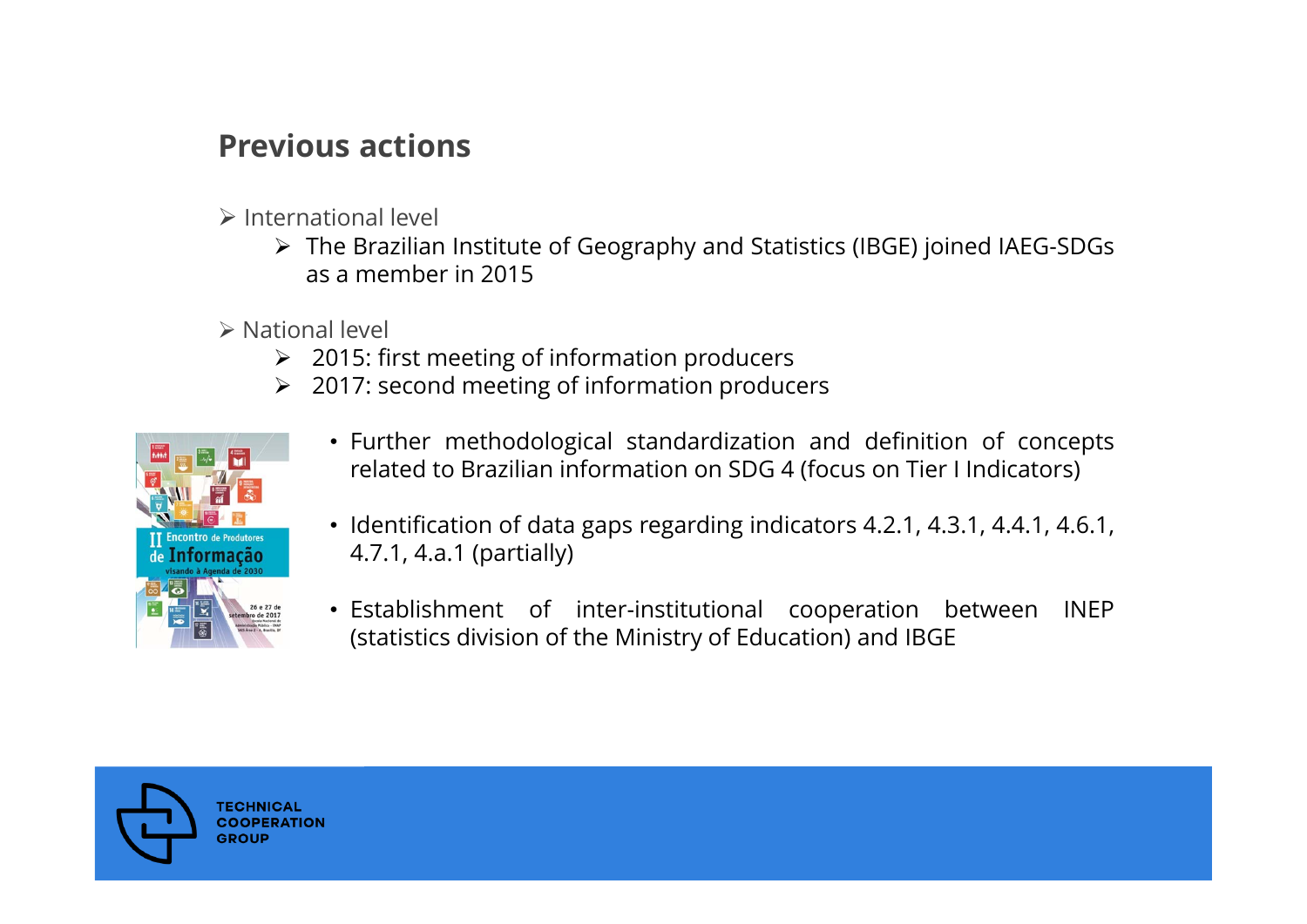#### **National Commission for the SDGs**

- Brazil has established <sup>a</sup> National Commission for the SDGs in 2017: statistics office (IBGE) is <sup>a</sup> permanent technical advisory body (indicators)
- 2017-2019 action plan creates national institutional mechanisms for implementing the 2030 Agenda





Link to National Commission for the SDGs: http://www4.planalto.gov.br/ods/menu-de-relevancia/comissao-ods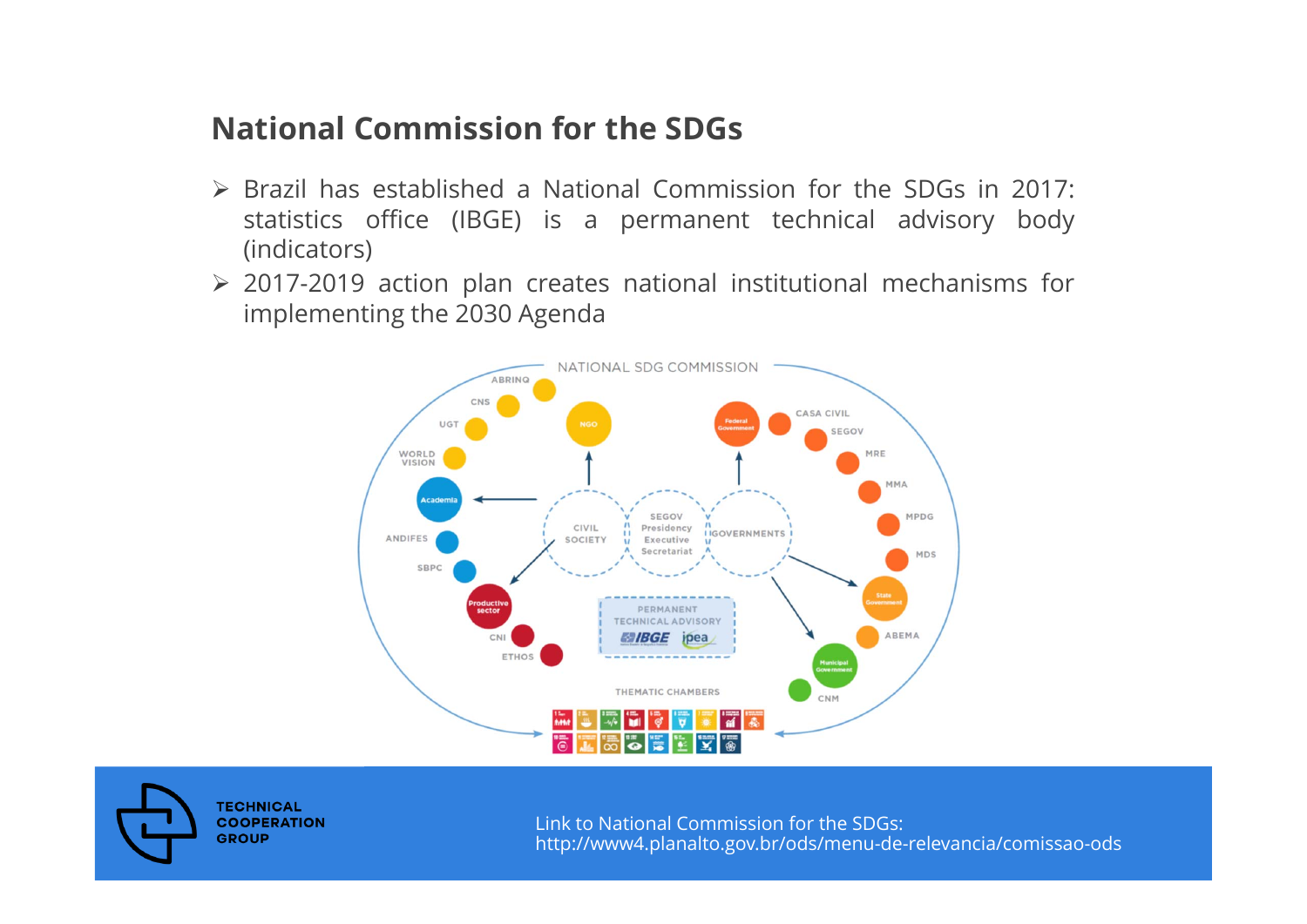#### **IBGE responsabilities as National Commission's technical advisor**

- Coordination of 17 working groups (including several data producers)
- Data and methodological sheets production for global indicators "TIER I"
- Evaluation of national challenges for the production of SDG global indicators "TIER II" and "TIER III" (2018-2019)
- Development of SDG national indicators until mid 2019 (by working groups)
- Launch of Digital Platform for SDG indicators by March/2018

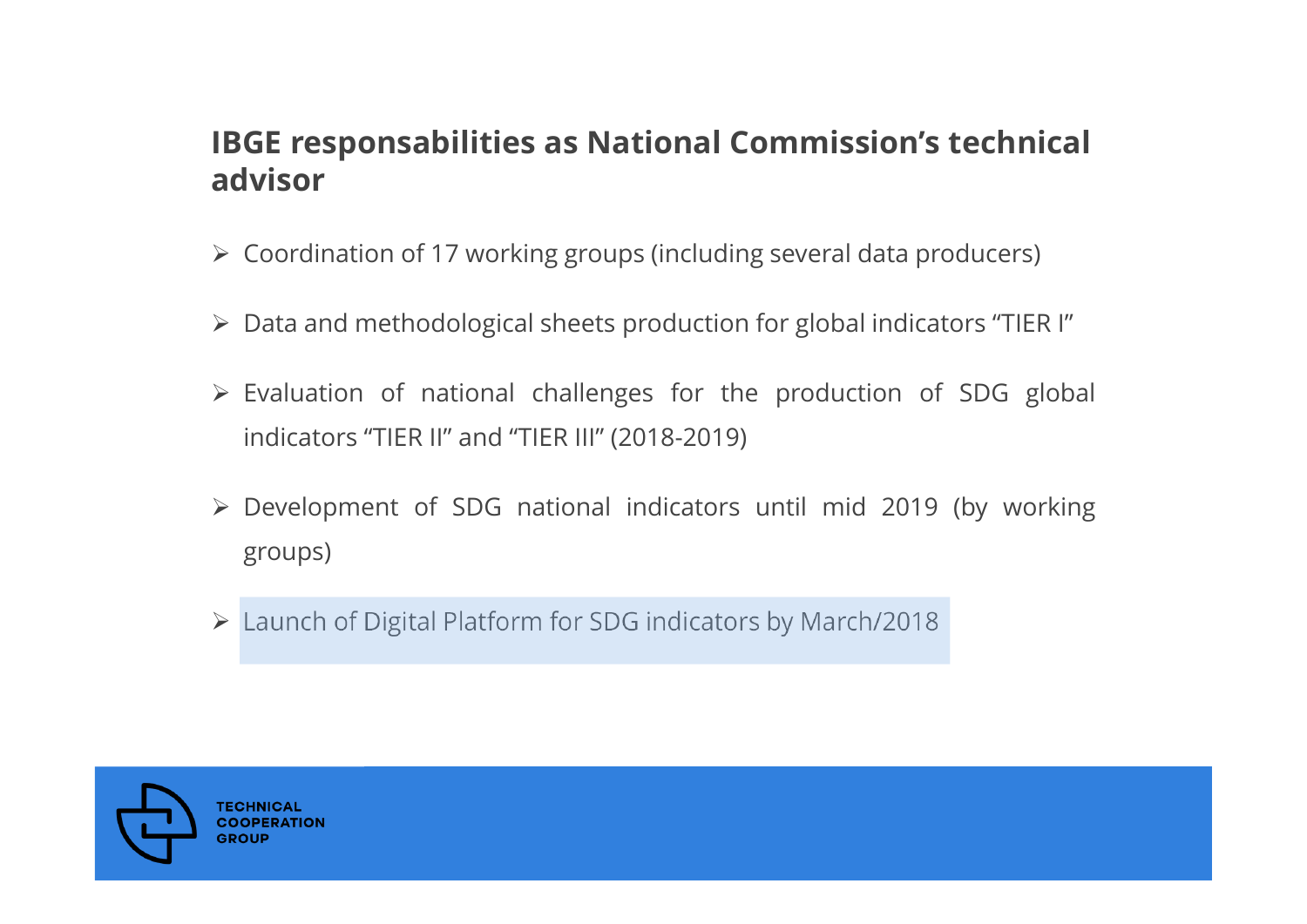## **Digital platform for SDG data production and analysis**



- $\triangleright$  Available online to different users (transparency)
- $\triangleright$  Access to raw data, graphics, maps, etc.
- Uses existing IBGE digital toolkit (statistics and geosciences)



Link to prototype: http://www.pgiods.ibge.gov.br/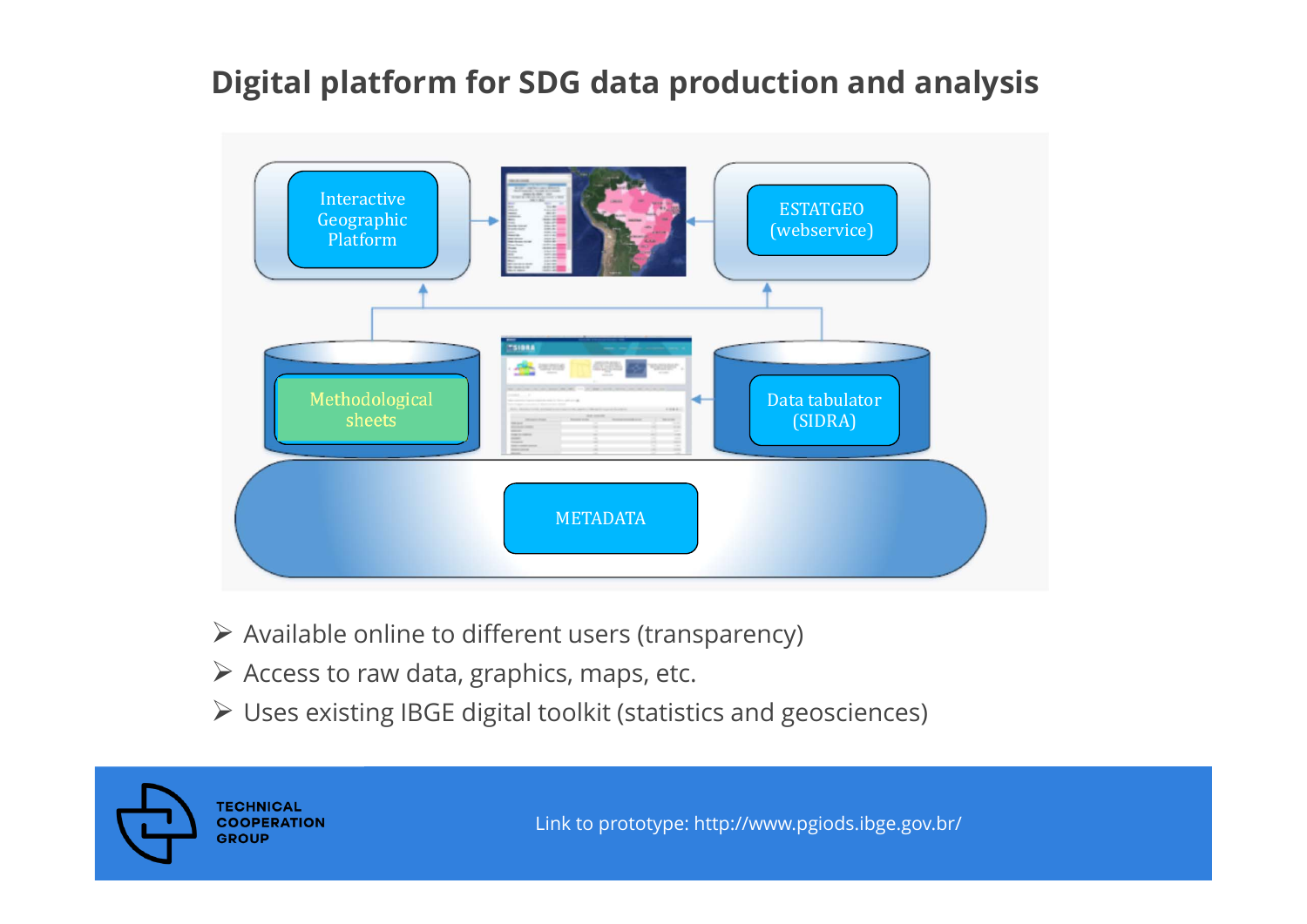## **Standardized methodological sheets for SDG Indicators**

 Methodological sheets and data for SDG 4 TIER I indicators: 4.2.2, 4.a.1, 4.c.1

|                | <b>Goal X</b>                       |                        |    |                        |
|----------------|-------------------------------------|------------------------|----|------------------------|
|                |                                     | Target X.X             |    |                        |
|                |                                     | <b>Indicator X.X.X</b> |    |                        |
|                |                                     |                        |    |                        |
| 1              | Concepts and definitions            |                        | 8  | Periodicity            |
| $\overline{2}$ | <b>Calculation formula</b>          |                        | 9  | <b>Temporal series</b> |
| 3              | Unit of measurement                 |                        | 10 | Related indicators     |
| $\overline{4}$ | Variables, sources and institutions |                        | 11 | Link to indicator      |
| 5              | Geographical scope                  |                        | 12 | Producer institution   |
| 6              | Disaggregation                      |                        | 13 | References             |
| 7              | Target population                   |                        | 14 | Contact                |

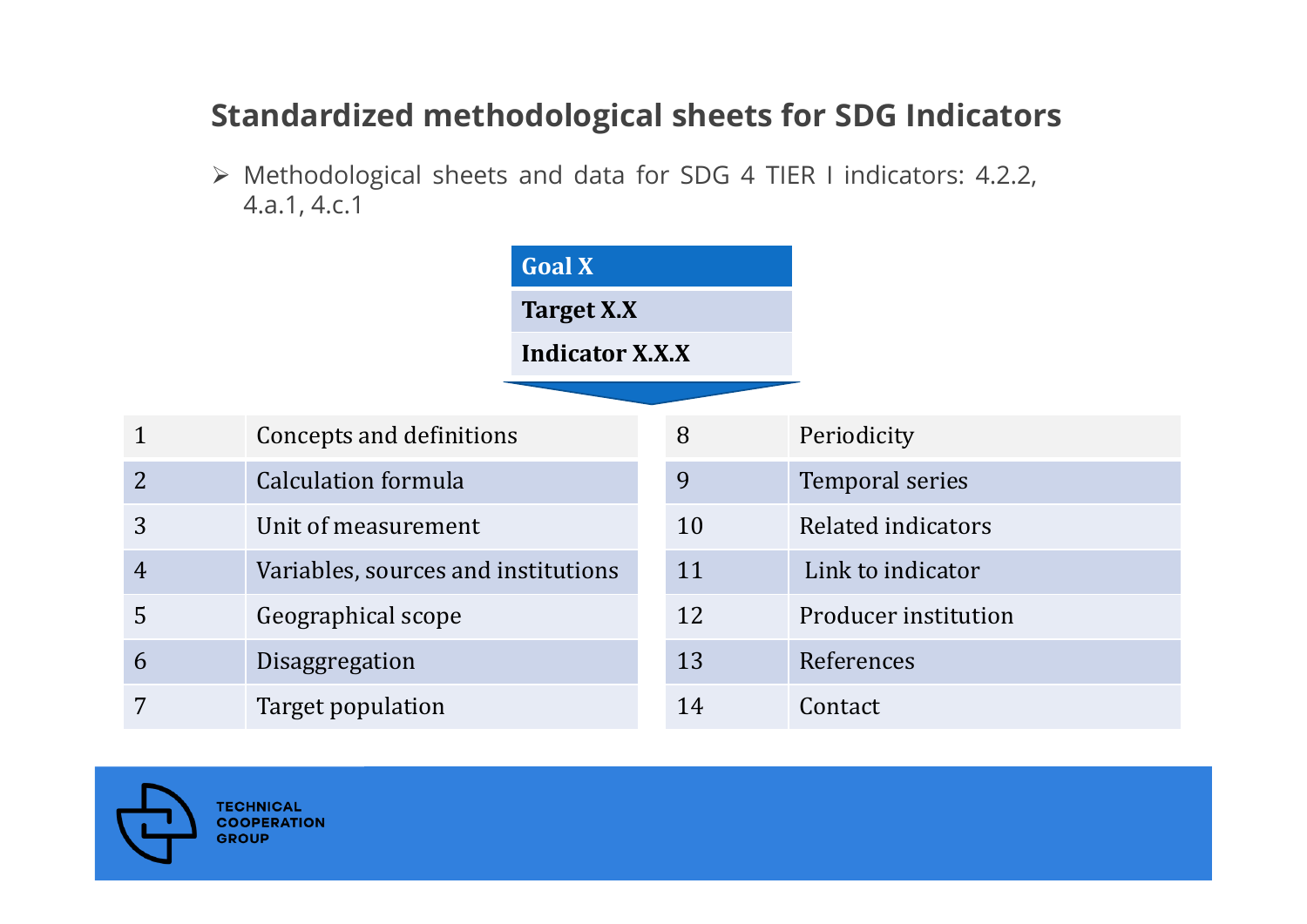## **Challenges and next steps**

- $\triangleright$  Definition of national indicators is quite challenging third meeting of information producers in 2018
- $\blacktriangleright$  Convergence between the SDG 4 thematic indicators and the Brazilian National Education Plan
- $\triangleright$  Lack of resources to overcome data gaps on official statistics for indicators "TIER II" and "TIER III": data availability (present and future) and disaggregation issues (groups/regions)
- $\triangleright$  Promote integration, for SDG 4 dissemination and implementation, with public entities and agencies at the state, district and municipality levels
- $\triangleright$  Mobilize and engage organizations of civil society to follow up and work towards SDG 4 dissemination and implementation



Link to publication Voluntary National Review on the SDGs – Brazil 2017: https://sustainabledevelopment.un.org/content/documents/15806Brazil\_English.pdf